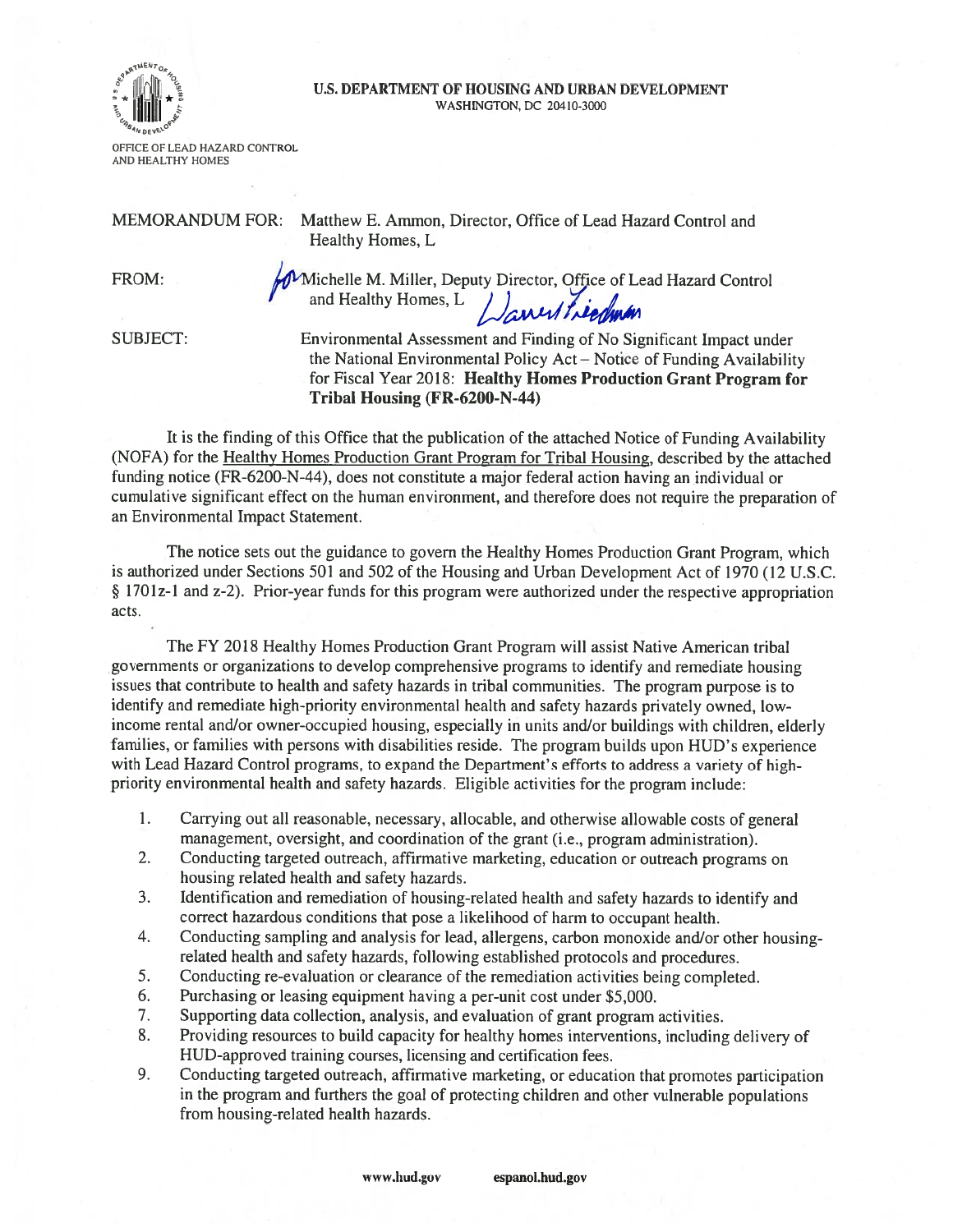## FONSI: FY2018 NOFA Healthy Homes Production Grant Program for Tribal Housing 2 (FR-6200-N-44)

- 10. Evaluating the effectiveness of hazard remediation conducted under this gran<sup>t</sup> to assess how healthy homes interventions affect the health of the population being served relative to the population at large.
- 11. Securing liability insurance for housing-related environmental health and safety hazard evaluation and control activities.
- 12. Purchasing resident supplies, to include environmentally safe or low-toxicity cleaning supplies, integrated pes<sup>t</sup> managemen<sup>t</sup> kits, or household safety items as required with the identified housing related health hazards and direct intervention activities.

Grant awards under this NOFA do not constitute approval of specific sites or projects where activities that are subject to environmental review may be carried out. Grants awarded under this notice are subject to compliance with 24 CFR par<sup>t</sup> 58, Environmental Review Procedures for Entities Assuming HUD Environmental Responsibilities. Upon award, each recipient will execute <sup>a</sup> gran<sup>t</sup> agreemen<sup>t</sup> with HUD. The terms and conditions of each gran<sup>t</sup> agreemen<sup>t</sup> will incorporate the Environmental Review requirements including the provision that no commitment or expenditure for physical or choice-limiting activities may be made until HUD has approved the Request for Release of Funds and related Environmental Certification from the Responsible Entity under 24 CFR par<sup>t</sup> 58.

The Office has considered the potential environmental impacts of the eligible activities of the notice listed above, and determines that they generally fall into one of two categories, either categorically excluded from review under the National Environmental Policy Act and subject to the related federal laws at <sup>24</sup> CFR par<sup>t</sup> 50.4, per § 50.20(a)(2), or categorically excluded and not subject to the related federal laws, per § 50. 19(b). The NOFA does not permit new construction, substantial rehabilitation, changes in (land) use or unit density, demolition of housing units or detached buildings; thus, justifying the determination of categorical exclusion at § 50.20(a)(2)(i)-(ii).

Lead-related health and safety hazard evaluation (testing), and control work is to be carried out by trained and/or certified professionals per 24 CFR par<sup>t</sup> 35, subparts B-R (possessing certification as abatement contractors, risk assessors, inspectors, abatement workers, or sampling technicians; or others having been trained in <sup>a</sup> HUD-approved course in lead-safe work practices through the Environmental Protection Agency (EPA) Renovation, Repair and Painting Rule (RRP), found within 40 CFR par<sup>t</sup> 745). All other investigations and activities must be conducted by licensed or certified professionals and/or firms as required by the jurisdiction's requirements. Further, lead hazard evaluation and control work must be conducted in compliance with the HUD's Lead Safe Housing Rule (LSHR; <sup>24</sup> CFR par<sup>t</sup> 35, subparts B-R), the current HUD Guidelines for the Evaluation and Control of Lead-Based Paint Hazards in Housing ("HUD Guidelines"), and applicable federal, state, and local regulations and guidance, including firm and supervisor certification under the EPA RRP Rule. Regarding the requirement that certain lead activities be carried out by appropriately trained and/or certified professionals, the Office notes that the EPA and EPA-authorized States regulate training and certification programs for lead-based paint inspectors, risk assessors, abatement contractors, remodelers, renovators, and painters. The identification and remediation of housing-related health hazards are to be done using HUD's Healthy Homes Rating System.

Additionally, the Office included in its analysis, provisions for waste disposal and worker protection. Given the nature of the listed permissible activities, disposal of lead-containing waste is anticipated. The notice specifies that waste disposal must be carried out according to the requirements of the appropriate local, state, and federal regulatory agencies, or the current HUD Guidelines. Disposal of wastes from residential hazard control activities that contain lead-based paint are not classified as hazardous in accordance with state or local law and the current HUD Guidelines. Worker protection shall be accommodated through adherence of the most stringent and protective of the HUD Guidelines,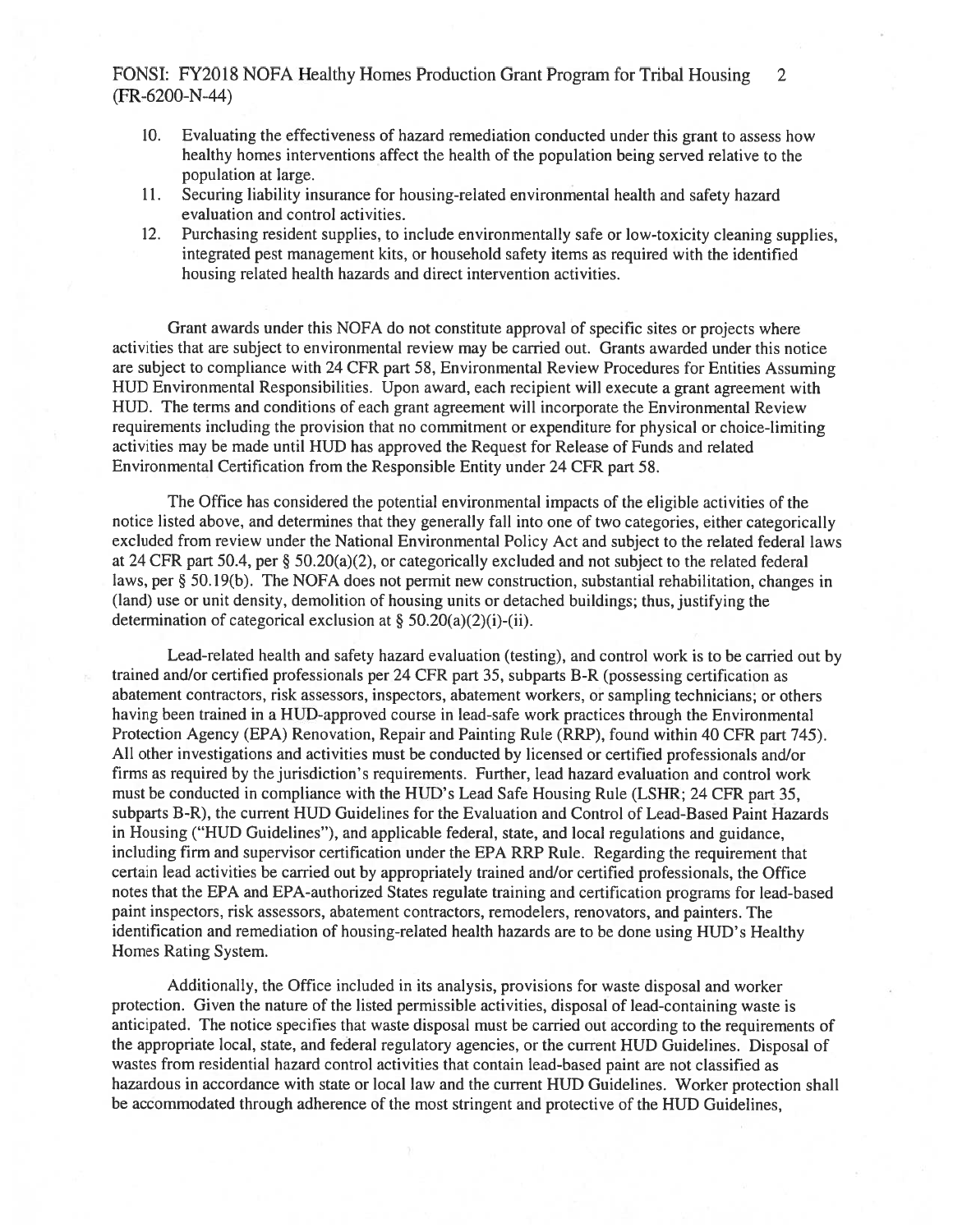FONSI: FY2018 NOFA Healthy Homes Production Grant Program for Tribal Housing 3 (FR-6200-N-44)

Occupational Health and Safety Administration (OSHA) (29 CFR § 1910.1025, Lead, or § 1926.62, Lead Exposure in Construction), or the state or local occupational safety and health regulations.

Publication of the notice does not provide approva<sup>l</sup> of <sup>a</sup> major Federal action having <sup>a</sup> significant impact on the human environment, sets forth the Environmental Requirements under applicable HUD environmental review regulations for individual projects, and provides particular methods and standards by which evaluation and hazard reduction work is to be performed. Accordingly, it is the determination of this office that <sup>a</sup> Finding of No Significant Impact may be made.

Concurrences:

Karen M. Griego  $P$ rogram Environmental Clearance Officer Date:  $\bigcirc$ 

Christopher<sup>H</sup>. Hartenau Environmental Clearance Officer Office of General Counsel

Danielle Schopp Director, Office of Environment and Energy

Approval:

Matthew E. Ammon, Director, Office of Lead Hazard Control and Healthy Homes

Date: 6/2 . 119

Date:  $6/19/2019$ 

Date: